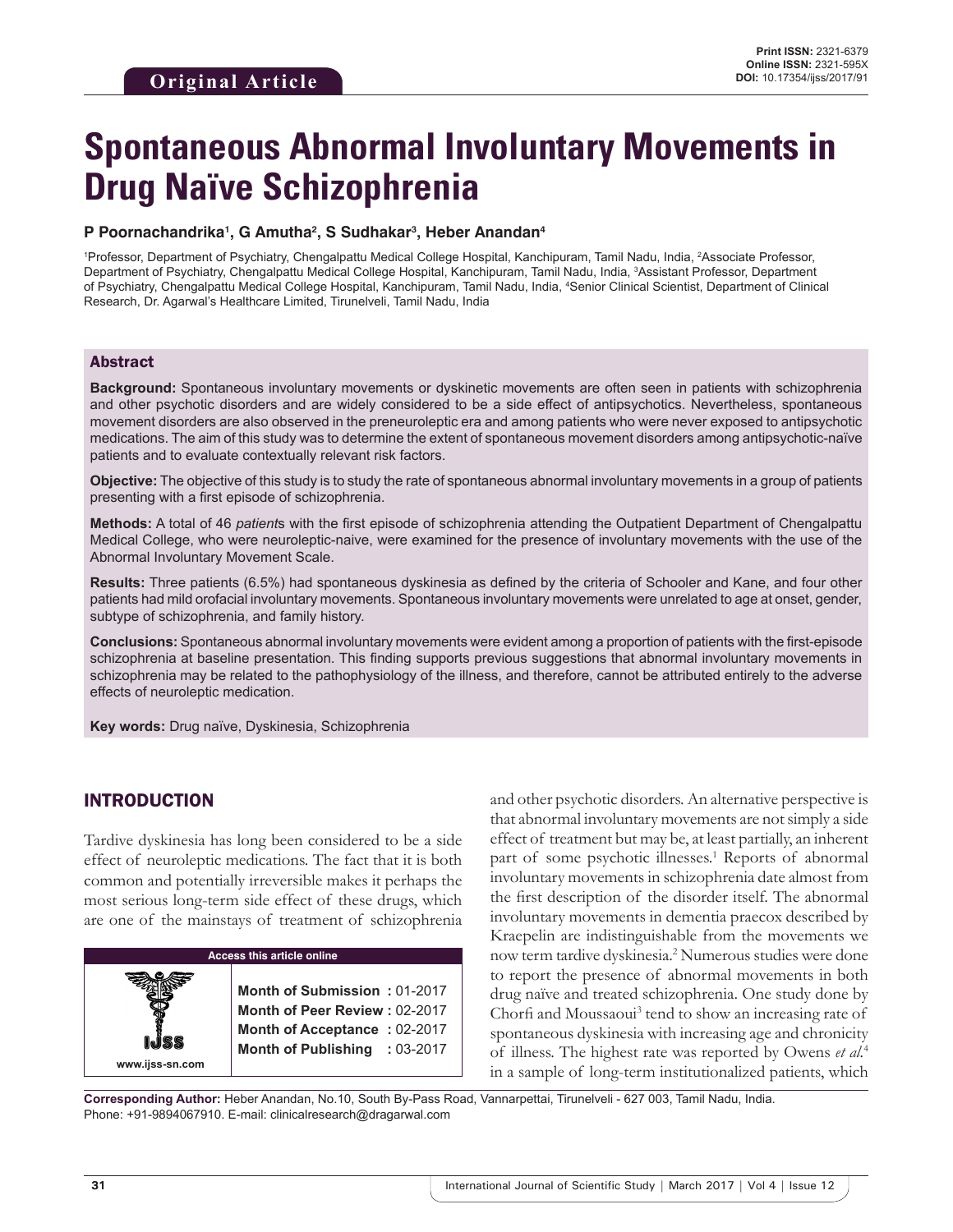may have a selection bias for higher rates of movement disorders. A fundamental issue is whether such movements are present at the time of the first presentation of the illness or develop over time, either in relation to or independent of exposure to neuroleptic medication. In a study of first-episode schizophrenia/schizoaffective disorder, Chatterjee et al.<sup>7</sup> found that only one of the 89 patients evidenced abnormal involuntary movements. In a study done by McCreadie *et al.*<sup>5</sup> on Indian patients in 1996, they found that dyskinesia was found in 15% of normal subjects, 15% of first degree blood relatives of younger schizophrenic patients, 38% of never medicated patients, and 41% of medicated patients. Dyskinesia was associated with negative schizophrenic symptoms.

## **Aim**

The aim of this study is to study the rate of spontaneous abnormal involuntary movements in a group of patients presenting with the first episode of schizophrenia.

## **METHODS**

The prospective observational study was conducted at Department of Psychiatry, Chengalpattu Medical College in 46 patients fulfilling the International Classification of Diseases (ICD)-10 criteria for schizophrenia, who were drug naïve or medicated for less than a month. The purpose and nature of the study were explained to the patients, and informed consent was obtained. The patients were examined for the presence and severity of involuntary movements by one of the investigators myasthenia gravis using the Abnormal Involuntary Movement Scale (AIMS), which assesses involuntary movements in seven body areas. The presence of spontaneous dyskinesia was determined with the use of the criteria of Schooler and Kane,<sup>6</sup> which requires that a patient have mild involuntary movements in at least two body areas or moderate involuntary movements in one body area to be classified as a "case." Symptoms were assessed at the baseline using scale for assessment of positive symptoms (SAPS) and scale for assessment of negative symptoms (SANS). Sociodemographic and clinical data were compiled by interview and review of clinical case notes. Exclusion criteria were aged under 18 years or over 45 years; evidence of psychotic symptoms precipitated by an organic cause; previous treatment for psychoses; comorbidity with other psychiatric conditions.

## RESULTS

A total of 46 patients who met the ICD-10 criteria for schizophrenia were assessed over the period of the study. Of these, 30 (65.2%) were female and 16 were male. Their mean age was  $31.07 \pm 9.7$  years.

Thee mean total AIMS score for the group was  $2.19 \pm 2.2$ (range = 0-12). When the criteria of Schooler and Kane were applied, three patients were found to have spontaneous dyskinesia. The topography of their involuntary movements was primarily orofacial; two patients evidenced a mixed topography with jaw and tongue movements (one having moderate severity) in conjunction with mild upper limb movements. One patient had mild upper and lower limb movements only. A further four patients had mild involuntary movements of one orofacial region but did not meet the Schooler and Kane criteria for spontaneous dyskinesia.

The mean age at presentation did not differ between the patients with spontaneous dyskinesia and those without (mean =  $30.47 \pm 11.6$  years and mean =  $30.66 \pm 9.6$  years, respectively;  $t = 0.63$ , df = 77,  $P = 0.95$ ). There was no significant difference in gender distribution between the group of patients with spontaneous dyskinesia (one male and two female) and the group without (16 male and 30 female)  $(P = 0.66$ , Fisher's exact test) (Table 1).

There is no significant association between the two groups with regard to the symptoms at the baseline, SAPS (mean =  $6.36 \pm 1.52$  for those with dyskinesia and mean =  $9.33 \pm 2.4$  for those without dyskinesia,  $P = 0.14$ ), SANS  $(P = 0.94)$ .

Patients with spontaneous dyskinesia had completed fewer years of education (mean =  $11.3 \pm 2.3$  years) than patients without spontaneous dyskinesia (mean  $= 12.3 \pm 2.4$  years)  $(t=2.15, df = 77, P = 0.23)$  though the association was not significant. There is no association with other variables such as subtype, age at onset. However, in a logistic regression (Table 2) in which the presence of spontaneous dyskinesia was the dependent variable and age, gender, years of education, family history, age at onset and subtype of schizophrenia were the independent variables; the overall regression model was not significant (−2 log likelihood  $\chi^2 = 8.21$ , df = 5,  $P = 0.15$ ).

**Table 1: Comparison of socio‑demographic and clinical variables between the patients with spontaneous dyskinesia and without spontaneous dyskinesia**

| <b>Variable</b>         | <b>Mean</b> | P value                                            |      |
|-------------------------|-------------|----------------------------------------------------|------|
|                         | dyskinesia  | With spontaneous Without spontaneous<br>dyskinesia |      |
| Age                     | 30.47       | 30.66                                              | 0.95 |
| Education               | 2.63        | 3.66                                               | 0.25 |
| Age at<br>onset (years) | 27.7        | 30                                                 | 0.53 |
| <b>SAPS</b>             | 6.36        | 9.33                                               | 0.14 |
| <b>SANS</b>             | 3.47        | 3.33                                               | 0.94 |

SAPS: Scale for assessment of positive symptoms, SANS: Scale for assessment of negative symptoms